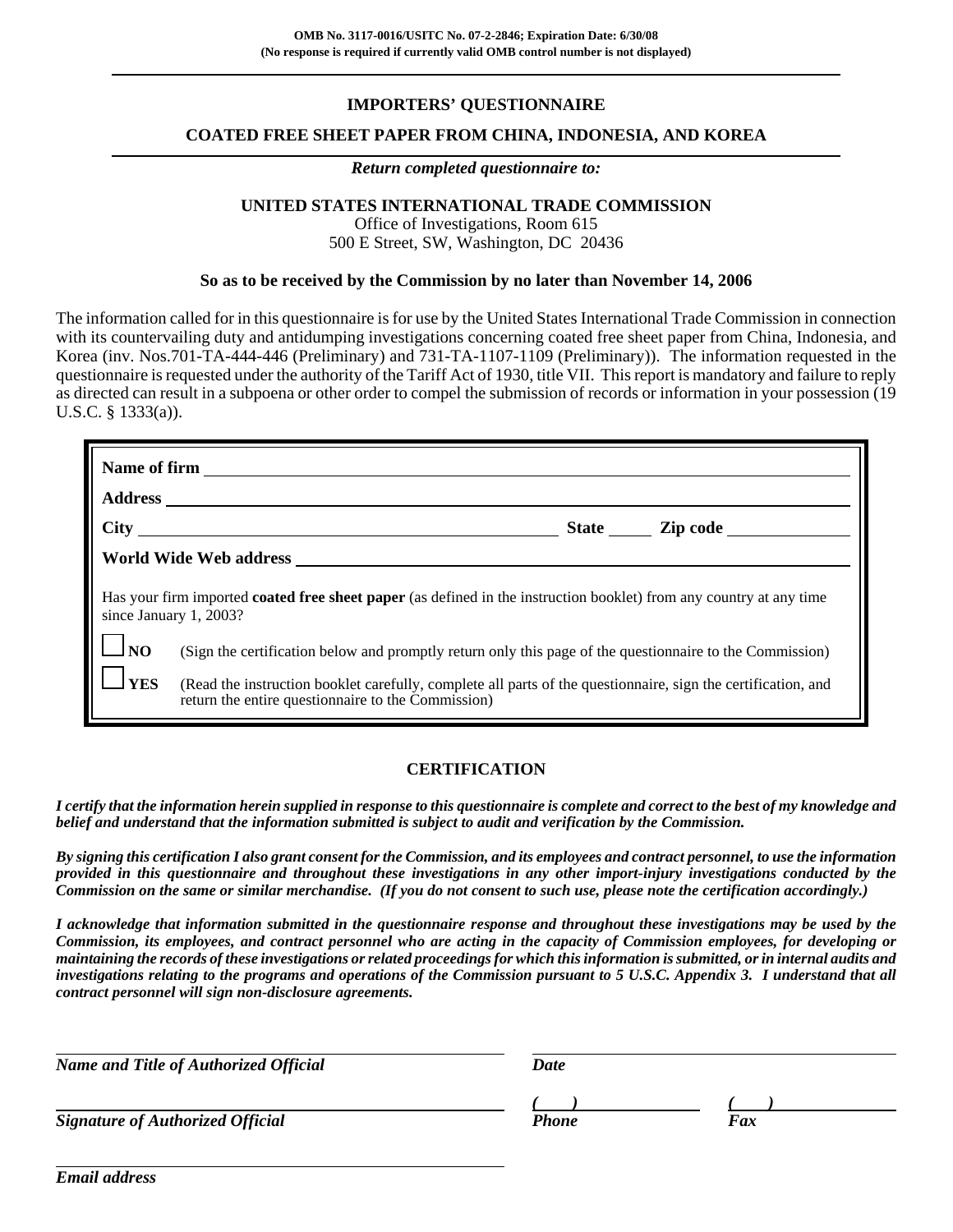## **PART I.**–**GENERAL QUESTIONS**

The questions in this questionnaire have been reviewed with market participants to ensure that issues of concern are adequately addressed and that data requests are sufficient, meaningful, and as limited as possible. Public reporting burden for this questionnaire is estimated to average 30 hours per response, including the time for reviewing instructions, searching existing data sources, gathering the data needed, and completing and reviewing the questionnaire. Send comments regarding the accuracy of this burden estimate or any other aspect of this collection of information, including suggestions for reducing the burden, to the Office of Investigations, U.S. International Trade Commission, 500 E Street, SW, Washington, DC 20436.

I-1a. Please report below the actual number of hours required and the cost to your firm of preparing the reply to this questionnaire and completing the form.

hours dollars

- I-1b. We are interested in any comments you may have for improving this questionnaire in general or the clarity of specific questions. Please attach such comments to your response or send them to the above address.
- I-2. Provide the name and address of establishment(s) covered by this questionnaire (see page 3 of the instruction booklet for reporting guidelines). If your firm is publicly traded, please specify the stock exchange and trading symbol.
- I-3. Is your firm owned, in whole or in part, by any other firm?

 $\perp$  Yes–List the following information.

Firm name Address Address **Address CONFINGLER** 

Extent of

I-4. Does your firm have any related firms, either domestic or foreign, which are engaged in importing **coated free sheet paper** from **China, Indonesia, and/or Korea** into the United States or which are engaged in exporting **coated free sheet paper** from **China, Indonesia, and/or Korea** to the United States? *Please indicate the subject source (i.e., China, Indonesia, and/or Korea) of the U.S. imports or exports to the United States.*

| $\Box_{\rm No}$ | $\Box$ Yes-List the following information. |
|-----------------|--------------------------------------------|
|                 |                                            |

|           | <b>Imported or exported from (subject source):</b> | By (complete following) |
|-----------|----------------------------------------------------|-------------------------|
| Firm name | Address                                            | Affiliation             |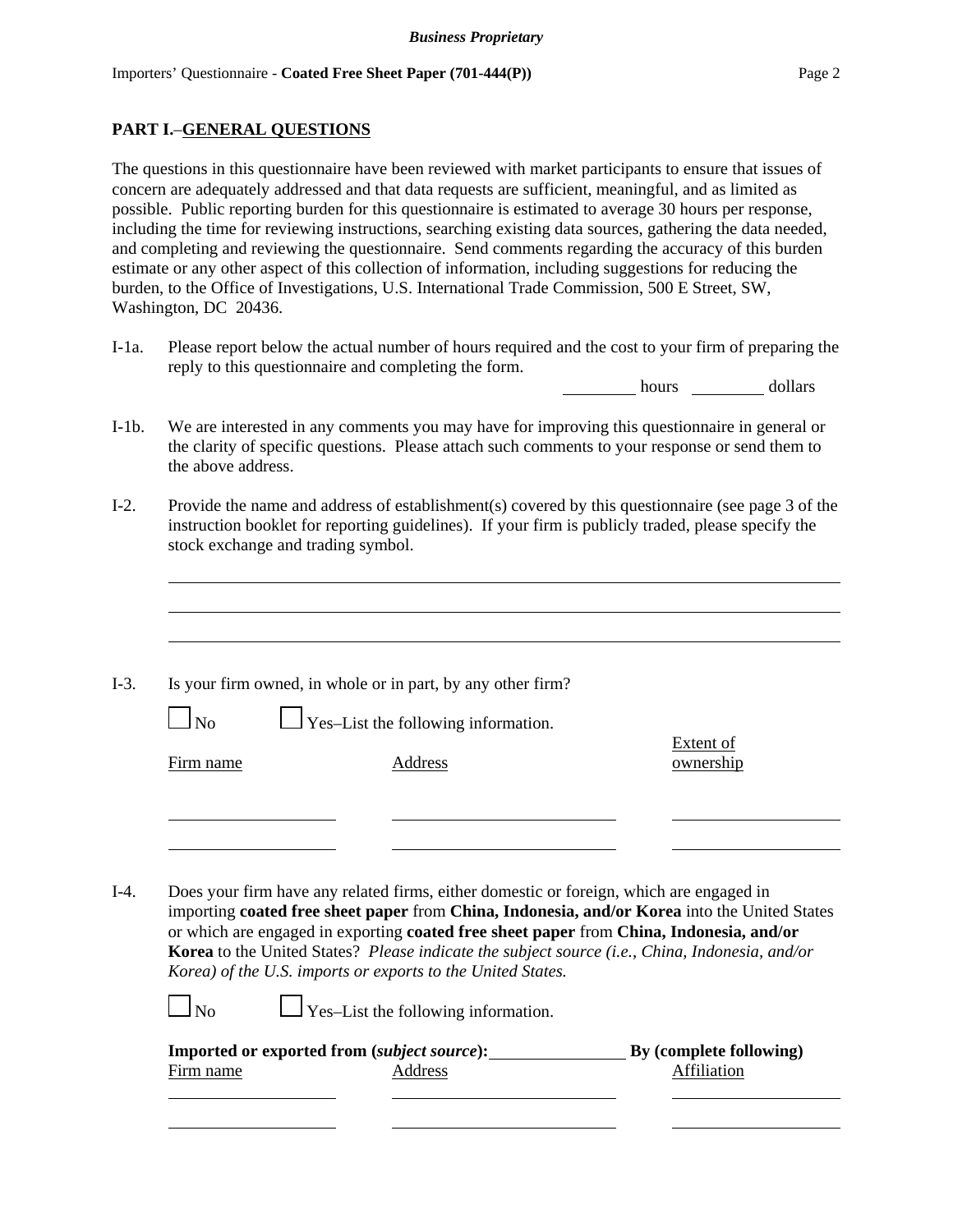# **PART I.**–**GENERAL QUESTIONS**–*Continued*

| $I-5.$  | Does your firm have any related firms, either domestic or foreign, which are engaged in the<br>production of coated free sheet paper?                                                                       |                                     |                             |                                                                                                         |
|---------|-------------------------------------------------------------------------------------------------------------------------------------------------------------------------------------------------------------|-------------------------------------|-----------------------------|---------------------------------------------------------------------------------------------------------|
|         | $\Box$ No                                                                                                                                                                                                   | Yes-List the following information. |                             |                                                                                                         |
|         | Firm name                                                                                                                                                                                                   | <b>Address</b>                      |                             | Affiliation                                                                                             |
|         |                                                                                                                                                                                                             |                                     |                             |                                                                                                         |
| I-6.    | than one answer may be applicable.                                                                                                                                                                          |                                     |                             | Please indicate the nature of your firm's importing operations on <b>coated free sheet paper</b> . More |
|         | Importer of record                                                                                                                                                                                          |                                     |                             | Takes title to the imported product(s)                                                                  |
|         | Consignee of the imported product(s)                                                                                                                                                                        |                                     |                             | Customs broker or freight forwarder                                                                     |
| $I-7.$  | If your firm is an importer of record of <b>coated free sheet paper</b> but is <b>not</b> the consignee, please<br>list the consignees below (company name, address, telephone, and individual to contact). |                                     |                             |                                                                                                         |
| $I-8.$  | Please indicate whether your firm enters <b>coated free sheet paper</b> into, or withdraws such<br>merchandise from, foreign trade zones or bonded warehouses.                                              |                                     |                             |                                                                                                         |
|         | Foreign trade zones                                                                                                                                                                                         | $\overline{\text{No}}$              | Yes                         |                                                                                                         |
|         | <b>Bonded warehouses</b>                                                                                                                                                                                    | $\ln$                               | Yes                         |                                                                                                         |
| $I-9.$  | Please indicate whether your firm imports <b>coated free sheet paper</b> under the TIB (temporary<br>importation under bond) program.                                                                       |                                     |                             |                                                                                                         |
|         | $\Box$ No<br>$1$ Yes                                                                                                                                                                                        |                                     |                             |                                                                                                         |
| $I-10.$ | To your knowledge, have the products subject to these investigations been the subject of any<br>other import relief investigations in the United States or in any other countries?                          |                                     |                             |                                                                                                         |
|         | $\log$                                                                                                                                                                                                      |                                     | $\perp$ Yes-Please specify. |                                                                                                         |
|         |                                                                                                                                                                                                             |                                     |                             |                                                                                                         |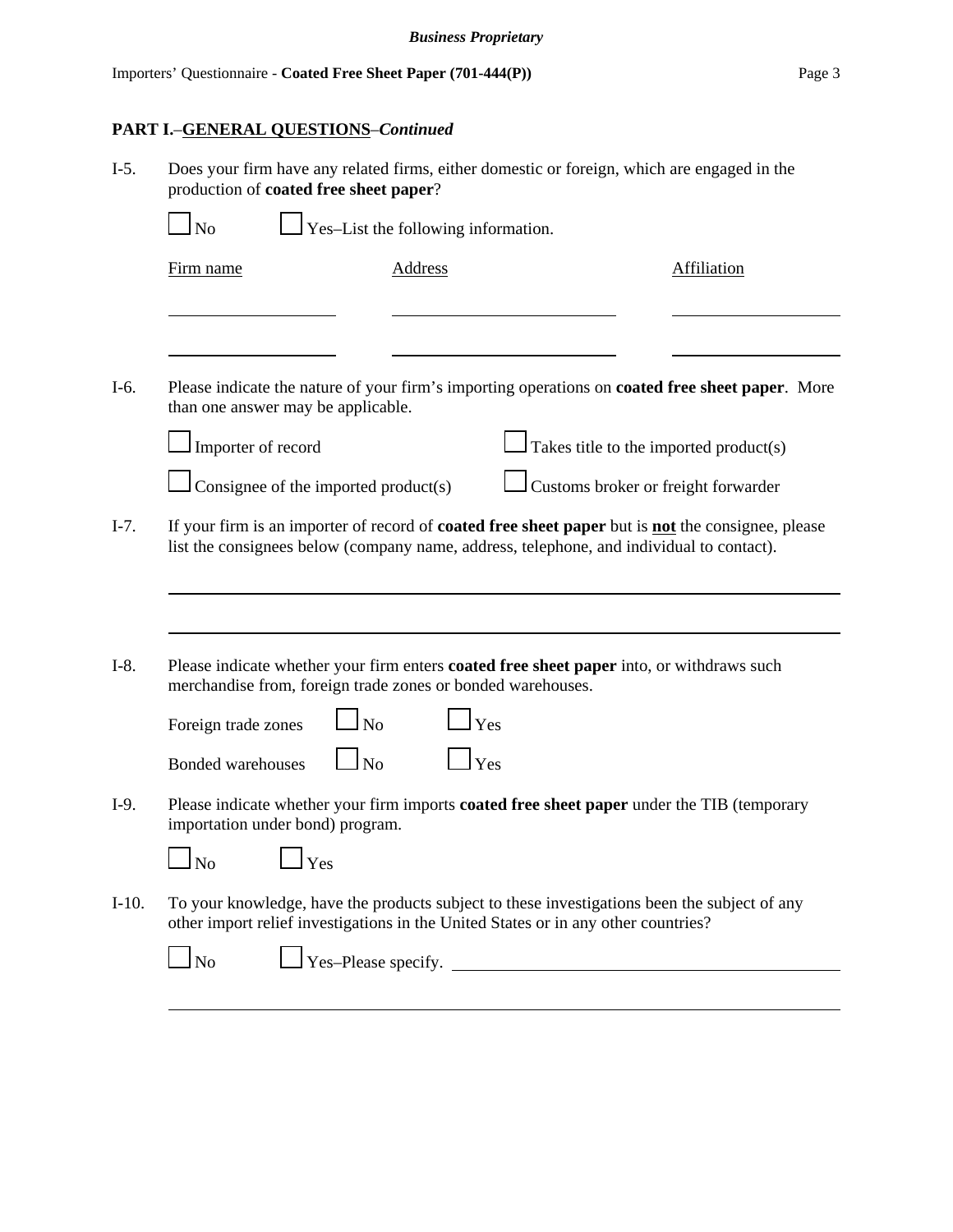## **PART II.**–**TRADE AND RELATED INFORMATION**

Further information on this part of the questionnaire can be obtained from **Debra Baker** (tel. no. - 202-205-3180 or e-mail - Debra.Baker@usitc.gov). **Supply all data requested on a calendar-year basis.**

II-1. Who should be contacted regarding the requested trade and related information?

| Company contact:       |                                                                                                                                                                                                                                                                                                                                               |                |  |
|------------------------|-----------------------------------------------------------------------------------------------------------------------------------------------------------------------------------------------------------------------------------------------------------------------------------------------------------------------------------------------|----------------|--|
|                        | Name and title                                                                                                                                                                                                                                                                                                                                |                |  |
|                        | Phone No.                                                                                                                                                                                                                                                                                                                                     | E-mail address |  |
|                        | Has your firm experienced any plant openings, relocations, expansions, acquisitions,<br>consolidations, closures, or prolonged shutdowns because of strikes or equipment failure, or any<br>other change in the character of your operations or organization relating to the importation of<br>coated free sheet paper since January 1, 2003? |                |  |
| $\overline{\text{No}}$ | Yes-Supply details as to the time, nature, and significance of such changes.                                                                                                                                                                                                                                                                  |                |  |
|                        |                                                                                                                                                                                                                                                                                                                                               |                |  |
|                        |                                                                                                                                                                                                                                                                                                                                               |                |  |
|                        |                                                                                                                                                                                                                                                                                                                                               |                |  |
|                        |                                                                                                                                                                                                                                                                                                                                               |                |  |
|                        |                                                                                                                                                                                                                                                                                                                                               |                |  |
|                        |                                                                                                                                                                                                                                                                                                                                               |                |  |
|                        | Has your firm imported or arranged for the importation of <b>coated free sheet paper</b> from China,<br>Indonesia, and/or Korea for delivery after September 30, 2006?                                                                                                                                                                        |                |  |
| $\Box$ No              | Yes-Indicate, for each subject source, when such orders are to be delivered<br>and the quantities involved.                                                                                                                                                                                                                                   |                |  |
| From China:            |                                                                                                                                                                                                                                                                                                                                               |                |  |
|                        |                                                                                                                                                                                                                                                                                                                                               |                |  |
| From Indonesia:        |                                                                                                                                                                                                                                                                                                                                               |                |  |
| From Korea:            |                                                                                                                                                                                                                                                                                                                                               |                |  |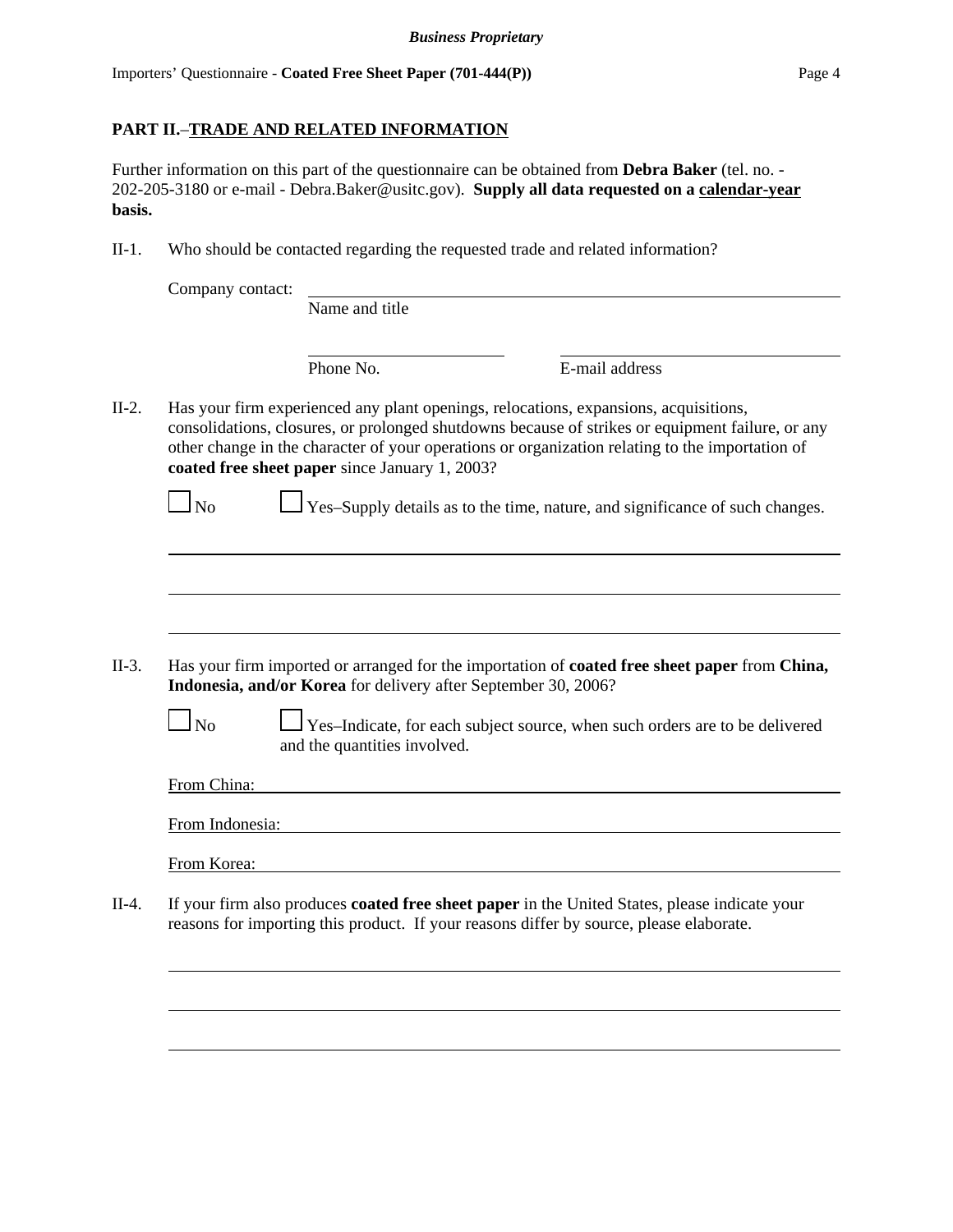#### *Business Proprietary*

#### **PART II.**–**TRADE AND RELATED INFORMATION**–*Continued*

II-5. **IMPORTS BY SOURCE**.–Report your firm's imports and your firm's shipments and inventories of **coated free sheet paper** imported by your firm during the specified periods. (See definitions in the instruction booklet.) **Report separately for each country listed below and for all other sources combined. Photocopy as many pages as you need and identify the country for which you are reporting in the space provided.**

China **Indonesia LI** Korea **LI** All other sources combined<sup>1</sup>

| (Quantity in short tons, value in \$1,000)                                                                                                                                                                                                                                                                                                                                                 |      |                       |      |      |                   |  |
|--------------------------------------------------------------------------------------------------------------------------------------------------------------------------------------------------------------------------------------------------------------------------------------------------------------------------------------------------------------------------------------------|------|-----------------------|------|------|-------------------|--|
|                                                                                                                                                                                                                                                                                                                                                                                            |      | <b>Calendar years</b> |      |      | January-September |  |
| Item                                                                                                                                                                                                                                                                                                                                                                                       | 2003 | 2004                  | 2005 | 2005 | 2006              |  |
| <b>BEGINNING-OF-PERIOD INVENTORIES (quantity)</b>                                                                                                                                                                                                                                                                                                                                          |      |                       |      |      |                   |  |
| <b>IMPORTS:2</b>                                                                                                                                                                                                                                                                                                                                                                           |      |                       |      |      |                   |  |
| Quantity of imports                                                                                                                                                                                                                                                                                                                                                                        |      |                       |      |      |                   |  |
| Value of imports                                                                                                                                                                                                                                                                                                                                                                           |      |                       |      |      |                   |  |
| <b>U.S. SHIPMENTS:</b>                                                                                                                                                                                                                                                                                                                                                                     |      |                       |      |      |                   |  |
| <b>Commercial shipments:</b>                                                                                                                                                                                                                                                                                                                                                               |      |                       |      |      |                   |  |
| Quantity of commercial shipments                                                                                                                                                                                                                                                                                                                                                           |      |                       |      |      |                   |  |
| Value of commercial shipments                                                                                                                                                                                                                                                                                                                                                              |      |                       |      |      |                   |  |
| Internal consumption/company transfers:                                                                                                                                                                                                                                                                                                                                                    |      |                       |      |      |                   |  |
| Quantity of internal consumption/transfers                                                                                                                                                                                                                                                                                                                                                 |      |                       |      |      |                   |  |
| Value <sup>3</sup> of internal consumption/transfers                                                                                                                                                                                                                                                                                                                                       |      |                       |      |      |                   |  |
| <b>EXPORT SHIPMENTS:4</b>                                                                                                                                                                                                                                                                                                                                                                  |      |                       |      |      |                   |  |
| Quantity of export shipments                                                                                                                                                                                                                                                                                                                                                               |      |                       |      |      |                   |  |
| Value of export shipments                                                                                                                                                                                                                                                                                                                                                                  |      |                       |      |      |                   |  |
| END-OF-PERIOD INVENTORIES <sup>5</sup> (quantity)                                                                                                                                                                                                                                                                                                                                          |      |                       |      |      |                   |  |
| <b>U.S. SHIPMENTS TO DISTRIBUTORS (quantity)</b>                                                                                                                                                                                                                                                                                                                                           |      |                       |      |      |                   |  |
| <b>U.S. SHIPMENTS TO END USERS (quantity)</b>                                                                                                                                                                                                                                                                                                                                              |      |                       |      |      |                   |  |
| <sup>1</sup> Please identify these sources:                                                                                                                                                                                                                                                                                                                                                |      |                       |      |      |                   |  |
|                                                                                                                                                                                                                                                                                                                                                                                            |      |                       |      |      |                   |  |
| <sup>2</sup> Identify the foreign producers, if known:                                                                                                                                                                                                                                                                                                                                     |      |                       |      |      |                   |  |
| <sup>3</sup> Sales to related firms (including internal consumption) must be valued at fair market value. In the event that you use<br>a different basis for valuing these sales within your company, please specify that basis (e.g., cost, cost plus, etc.) and<br>provide value data using that basis for 2003, 2004, and 2005 below: <u>Community of the set of the set of the set</u> |      |                       |      |      |                   |  |
| <sup>4</sup> Identify your principal export markets:                                                                                                                                                                                                                                                                                                                                       |      |                       |      |      |                   |  |
| <sup>5</sup> Reconciliation of data.--Note that the quantities reported above should reconcile as follows: beginning-of-period<br>inventories, plus imports, less total shipments, equals end-of-period inventories. Do the data reported reconcile?                                                                                                                                       |      |                       |      |      |                   |  |

 $\log$   $\Box$  No–Please explain: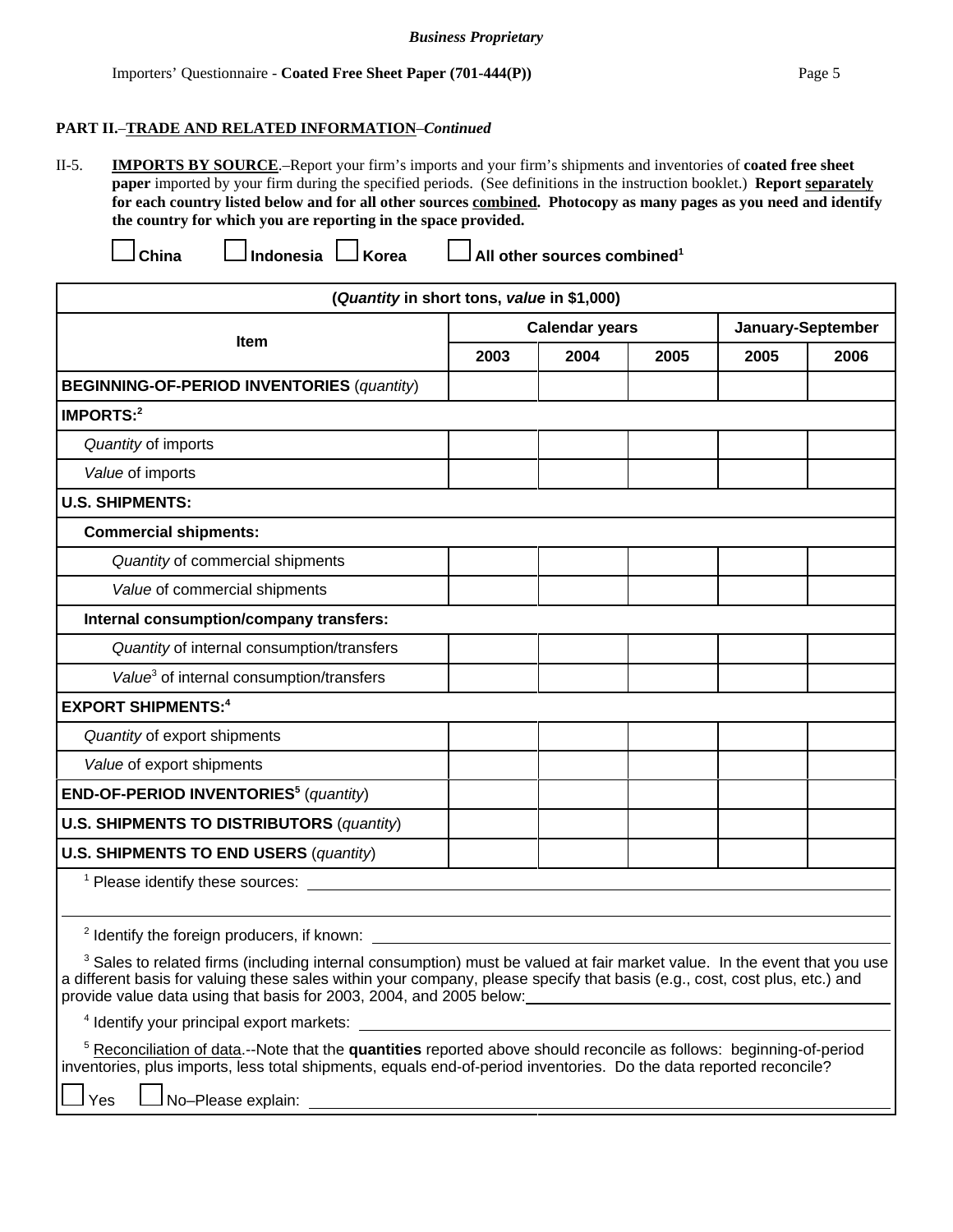#### *Business Proprietary*

II-6. **U.S. SHIPMENTS OF IMPORTS by source and type of product**.–Report, by type of product, the quantity your firm's U.S. shipments of **coated free sheet paper** imported by your firm during the specified periods. (See definitions in the instruction booklet.) **Report separately for each country listed below. Photocopy as many pages as you need and identify the country for which you are reporting in the space provided.**

 **China Indonesia Korea All other sources combined**

|                                                                                                                                                                                                                                                                                                                                         |                                                                                                   | <b>Calendar years</b> |      |      | January-September |  |
|-----------------------------------------------------------------------------------------------------------------------------------------------------------------------------------------------------------------------------------------------------------------------------------------------------------------------------------------|---------------------------------------------------------------------------------------------------|-----------------------|------|------|-------------------|--|
| <b>Item</b>                                                                                                                                                                                                                                                                                                                             | 2003                                                                                              | 2004                  | 2005 | 2005 | 2006              |  |
| Quantity of U.S. SHIPMENTS (in short tons)                                                                                                                                                                                                                                                                                              |                                                                                                   |                       |      |      |                   |  |
| 1. Coated free sheet paper in rolls that is:                                                                                                                                                                                                                                                                                            |                                                                                                   |                       |      |      |                   |  |
| Coated on one side only <sup>1</sup>                                                                                                                                                                                                                                                                                                    |                                                                                                   |                       |      |      |                   |  |
| Coated on both sides (ie., double-sided coated)                                                                                                                                                                                                                                                                                         |                                                                                                   |                       |      |      |                   |  |
| Total coated free sheet paper in rolls                                                                                                                                                                                                                                                                                                  |                                                                                                   |                       |      |      |                   |  |
| 2. Coated free sheet paper in sheets that is:                                                                                                                                                                                                                                                                                           |                                                                                                   |                       |      |      |                   |  |
| Coated on one side only <sup>2</sup>                                                                                                                                                                                                                                                                                                    |                                                                                                   |                       |      |      |                   |  |
| Coated on both sides (i.e., double-sided coated)                                                                                                                                                                                                                                                                                        |                                                                                                   |                       |      |      |                   |  |
| Total coated free sheet paper in sheets                                                                                                                                                                                                                                                                                                 |                                                                                                   |                       |      |      |                   |  |
| 3. All other coated free sheet paper (not counted above) <sup>3</sup>                                                                                                                                                                                                                                                                   |                                                                                                   |                       |      |      |                   |  |
| TOTAL coated free sheet paper <sup>4</sup>                                                                                                                                                                                                                                                                                              |                                                                                                   |                       |      |      |                   |  |
| Value of U.S. SHIPMENTS (in \$1,000)                                                                                                                                                                                                                                                                                                    |                                                                                                   |                       |      |      |                   |  |
| 1. Coated free sheet paper in rolls that is:                                                                                                                                                                                                                                                                                            |                                                                                                   |                       |      |      |                   |  |
| Coated on one side only <sup>1</sup>                                                                                                                                                                                                                                                                                                    |                                                                                                   |                       |      |      |                   |  |
| Coated on both sides (ie., double-sided coated)                                                                                                                                                                                                                                                                                         |                                                                                                   |                       |      |      |                   |  |
| Total coated free sheet paper in rolls                                                                                                                                                                                                                                                                                                  |                                                                                                   |                       |      |      |                   |  |
| 2. Coated free sheet paper in sheets that is:                                                                                                                                                                                                                                                                                           |                                                                                                   |                       |      |      |                   |  |
| Coated on one side only <sup>2</sup>                                                                                                                                                                                                                                                                                                    |                                                                                                   |                       |      |      |                   |  |
| Coated on both sides (i.e., double-sided coated)                                                                                                                                                                                                                                                                                        |                                                                                                   |                       |      |      |                   |  |
| Total coated free sheet paper in sheets                                                                                                                                                                                                                                                                                                 |                                                                                                   |                       |      |      |                   |  |
| 3. All other coated free sheet paper (not counted above) $3$                                                                                                                                                                                                                                                                            |                                                                                                   |                       |      |      |                   |  |
| TOTAL coated free sheet paper <sup>4</sup>                                                                                                                                                                                                                                                                                              |                                                                                                   |                       |      |      |                   |  |
|                                                                                                                                                                                                                                                                                                                                         | <sup>1</sup> Please identify the end-uses for this product (i.e., rolls coated on one side only): |                       |      |      |                   |  |
| <sup>2</sup> Please identify the end-uses for this product (i.e., sheets coated on one side only):                                                                                                                                                                                                                                      |                                                                                                   |                       |      |      |                   |  |
| <sup>3</sup> Please identify (and describe) these products:                                                                                                                                                                                                                                                                             |                                                                                                   |                       |      |      |                   |  |
| <sup>4</sup> Reconciliation of data.--Note that the quantities and values reported above should, for each subject source, equal U.S.<br>shipments (i.e., the total of commercial shipments, internal consumption, and transfers) reported in response to question II-5. Do the<br>data reported reconcile?<br>No-Please explain:<br>Yes |                                                                                                   |                       |      |      |                   |  |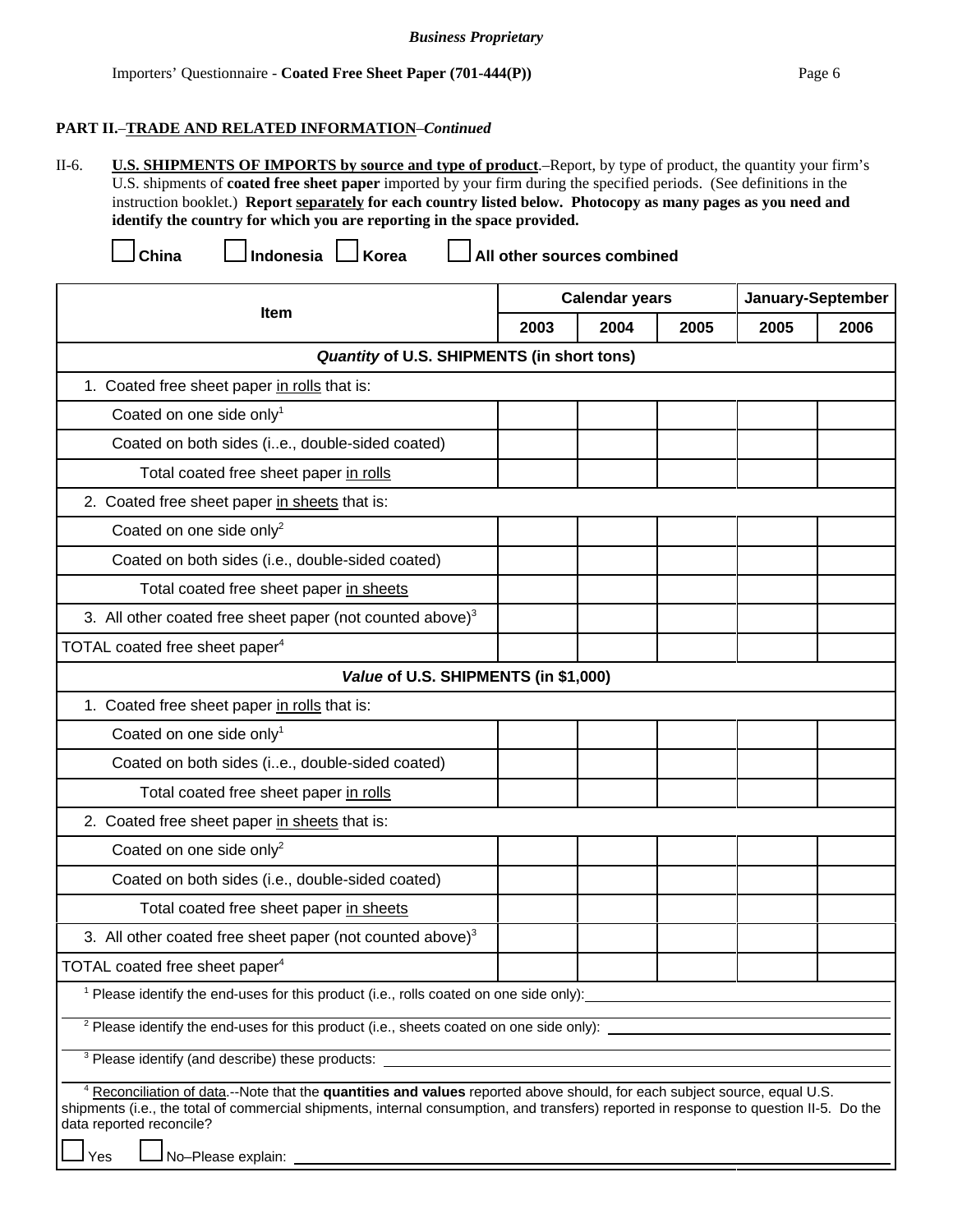## **PART III.**–**PRICING AND RELATED INFORMATION**

Further information on this part of the questionnaire can be obtained from Nancy Bryan (202-205-2088).

III-1. Who should be contacted regarding the requested pricing and related information?

Company contact:

Name and title

Phone No. **E**-mail address

## **Section III-A.**–**PRICE DATA**

This section requests quarterly price and quantity data, f.o.b. your U.S. point of shipment, concerning your firm's U.S. commercial shipments of coated free sheet paper to unrelated U.S. customers of the following products imported from China, Indonesia and/or Korea during January 2003-September 2006:

*Product 1***.–Coated free sheet, two-side coated sheets, text weight, 70-100 pounds basis weights, brightness levels 87 and above.**

*Product 2***.--–Coated free sheet, two-side coated rolls, text weight, 70-100 pounds basis weights, brightness levels 87 and above.**

*Product 3***.--Coated free sheet, one-side-coated sheet, text weight, 70-100 pound basis weights, brightness levels of 83 and above.**

**Please report separately for each product and for each country from which you import coated free sheet paper; photocopy the following page as necessary. In addition, please report separately for (1) merchant sales (e.g., sales to distributors) and (2) direct sales (e.g., sales to printers). Check the appropriate box at the top of the next page and photocopy the page as necessary.**

**Please note that total dollar values should be reported on both an f.o.b., U.S. point of shipment basis and on a delivered basis. F.o.b. data should NOT include U.S.-inland transportation costs while delivered data SHOULD include U.S.-inland transportation costs to your customers facility. Total dollar values should reflect the FINAL NET amount paid to you (i.e., should be net of all deductions for discounts or rebates). See instruction booklet.**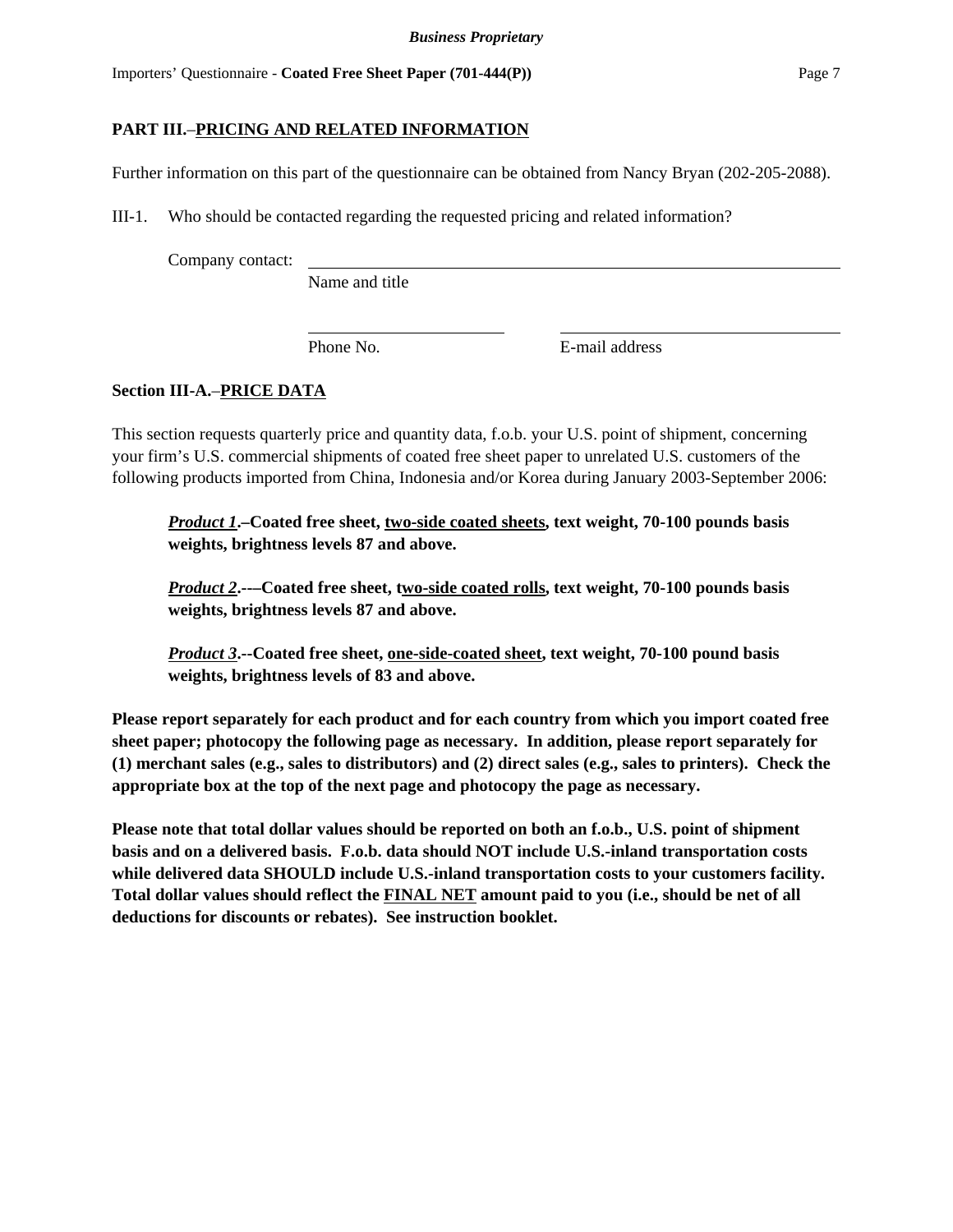#### **Section III-A.**–**PRICE DATA**–*Continued*

**COPY THIS PAGE AS NECESSARY.** Complete a separate page for each of the specified products<sup>1</sup> imported from China, Indonesia, Korea, and/or any nonsubject source and sold by your firm to unrelated U.S. customers. Also complete a separate page for each country you import from. Report separately for merchant sales (i.s., sales to U.S. distributors) and for direct sales (i.e., sales to U.S. endusers/printers)

| Merchant Sales<br><b>Direct Sales</b>                                                                                        |                                            |                              |                              |  |  |
|------------------------------------------------------------------------------------------------------------------------------|--------------------------------------------|------------------------------|------------------------------|--|--|
| Product 1 Product 2 Product 3                                                                                                |                                            |                              |                              |  |  |
| Indonesial<br>China                                                                                                          | <b>Korea</b><br>Other: L                   | $\Box$ Please specify $\Box$ |                              |  |  |
|                                                                                                                              | (Quantity in short tons, value in dollars) |                              |                              |  |  |
| <b>Period of shipment</b>                                                                                                    | Quantity                                   | F.o.b. value $2$             | Delivered value <sup>3</sup> |  |  |
| 2003:                                                                                                                        |                                            |                              |                              |  |  |
| January-March                                                                                                                |                                            |                              |                              |  |  |
| April-June                                                                                                                   |                                            |                              |                              |  |  |
| July-September                                                                                                               |                                            |                              |                              |  |  |
| October-December                                                                                                             |                                            |                              |                              |  |  |
| 2004:                                                                                                                        |                                            |                              |                              |  |  |
| January-March                                                                                                                |                                            |                              |                              |  |  |
| April-June                                                                                                                   |                                            |                              |                              |  |  |
| July-September                                                                                                               |                                            |                              |                              |  |  |
| October-December                                                                                                             |                                            |                              |                              |  |  |
| 2005:                                                                                                                        |                                            |                              |                              |  |  |
| January-March                                                                                                                |                                            |                              |                              |  |  |
| April-June                                                                                                                   |                                            |                              |                              |  |  |
| July-September                                                                                                               |                                            |                              |                              |  |  |
| October-December                                                                                                             |                                            |                              |                              |  |  |
| 2006:                                                                                                                        |                                            |                              |                              |  |  |
| January-March                                                                                                                |                                            |                              |                              |  |  |
| April-June                                                                                                                   |                                            |                              |                              |  |  |
| July-September                                                                                                               |                                            |                              |                              |  |  |
| <sup>1</sup> If your product does not exactly meet the product specifications but is competitive with the specified product, |                                            |                              |                              |  |  |

provide a description of your product:

 $^2$  Net f.o.b values (i.e., gross sales values less all discounts, allowances, rebates, prepaid freight, and the value of returned goods), f.o.b. your U.S. point of shipment (i.e., do not include U.S-inland transportation costs).

 $3$  Net delivered values (i.e., gross sales values less all discounts, allowances, rebates, prepaid freight, and the value of returned goods), delivered to your customers' U.S. facility (i.e., do include U.S-inland transportation costs).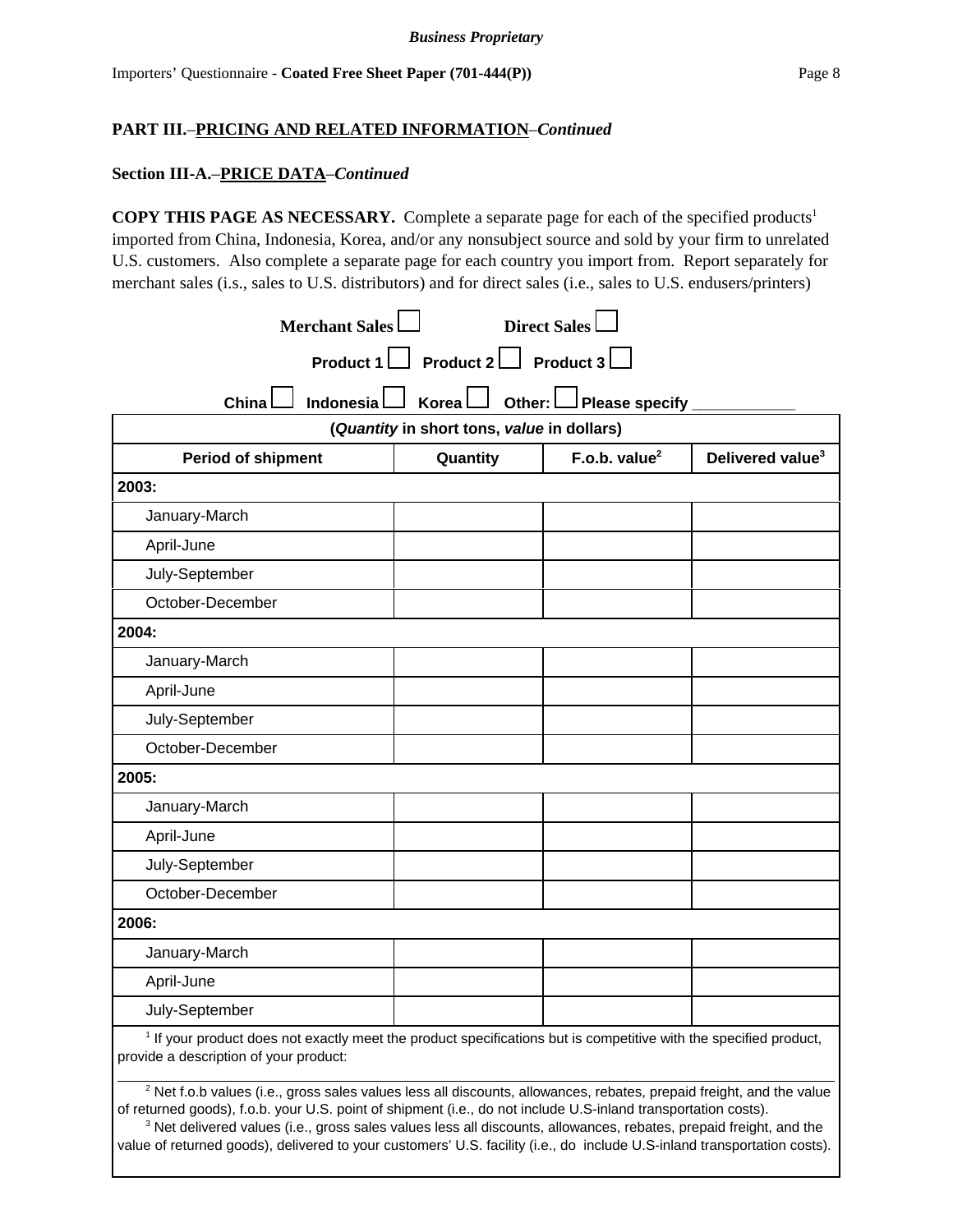### **Section III-B.--PRICE-RELATED QUESTIONS**

**Please note that questions in this section refer to imports from China, Indonesia, and Korea. If your firm imports coated free sheet paper from more than one of the subject countries and your response to any question differs depending on the country of origin, please report separately for each country and note this in your response.** 

- III-B-1. Please describe how your firm determines the prices that it charges for sales of coasted free sheet paper (transaction by transaction negotiation, contracts for multiple shipments, set price lists, etc.). If your firm issues price lists, please include a copy of a recent price list with your submission. If your price list is large, please submit sample pages.
- III-B-2. Please describe your firm's discount policy (quantity discounts, annual total volume discounts, etc.).
- III-B-3. What are your firm's typical sales terms for coated free sheet paper imported from China, Indonesia, and/or Korea (e.g., 2/10 net 30 days)? On what basis are your prices of such product usually quoted (e.g., f.o.b. port of entry, or delivered)?
- III-B-4. Approximately what share of your firm's sales of its coated free sheet paper imported from China, Indonesia, and/or Korea in 2005 were on a (1) long-term contract basis (multiple deliveries for more than 12 months), (2) short-term contract basis (multiple deliveries up to 12 months), and (3) spot sales basis (for a single delivery)?

| <b>Type of sale</b>  | Share of sales (percent) |
|----------------------|--------------------------|
| Long-term contracts  |                          |
| Short-term contracts |                          |
| Spot sales           |                          |

III-B-5. If you sell on a long-term contract basis, please answer the following questions with respect to provisions of a typical long-term contract.

> (a) What is the average duration of a contract? (b) Can prices be renegotiated during the contract period?

> (c) Does the contract fix quantity, price, or both?

(d) Does the contract have a meet or release provision?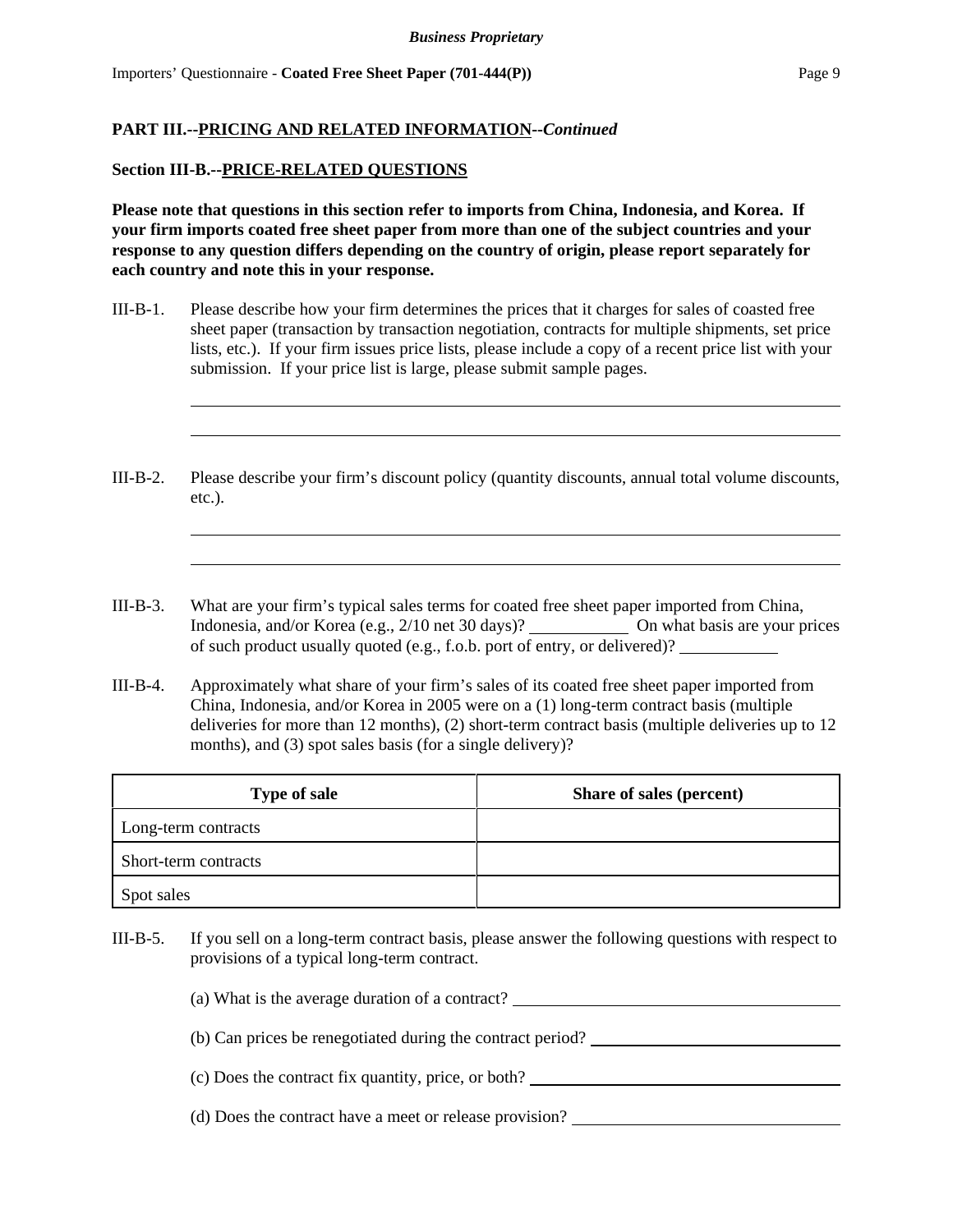#### **Section III-B.--PRICE-RELATED QUESTIONS**

- III-B-6. If you sell on a short-term contract basis, please answer the following questions with respect to provisions of a typical short-term contract.
	- (a) What is the average duration of a contract?
	- (b) Can prices be renegotiated during the contract period?
	- (c) Does the contract fix quantity, price, or both?
	- (d) Does the contract have a meet or release provision?
- III-B-7. What is the average lead time between a customer's order and the date of delivery for your firm's sales of coated free sheet paper?

| <b>Source</b>     | <b>Share of 2005 sales</b> | <b>Lead time</b> |
|-------------------|----------------------------|------------------|
| From inventory    |                            |                  |
| Produced to order |                            |                  |
| <b>Total</b>      | 100%                       |                  |

III-B-8. (a) What is the approximate percentage of the total delivered cost of coated free sheet paper that is accounted for by U.S. inland transportation costs? <u>percent</u>.

> (b) Who generally arranges the transportation to your customers' locations? Your firm or purchaser \_\_\_\_\_ (check one).

(c) What proportion of your sales occur within 100 miles of your storage or production facility? percent. 101 to 1,000 miles? percent. Over 1,000 miles? percent.

III-B-9. What is the geographic market area in the United States served by your firm's coated free sheet paper?

|                                                | $\Box$ Northeast $\Box$ Mid-Atlantic $\Box$ Midwest | $\Box$ Southeast                               |
|------------------------------------------------|-----------------------------------------------------|------------------------------------------------|
|                                                |                                                     | Southwest Rocky Mountains West Coast Northwest |
| $\Box$ National $\Box$ Other (describe) $\Box$ |                                                     |                                                |

III-B-10. Describe the end uses of the coated free sheet paper that you import from China, Indonesia, and/or Korea. For each end-use product, what percentage of the total cost is accounted for by coated free sheet paper?

> End use Share of total cost accounted for by coated free sheet paper (percent)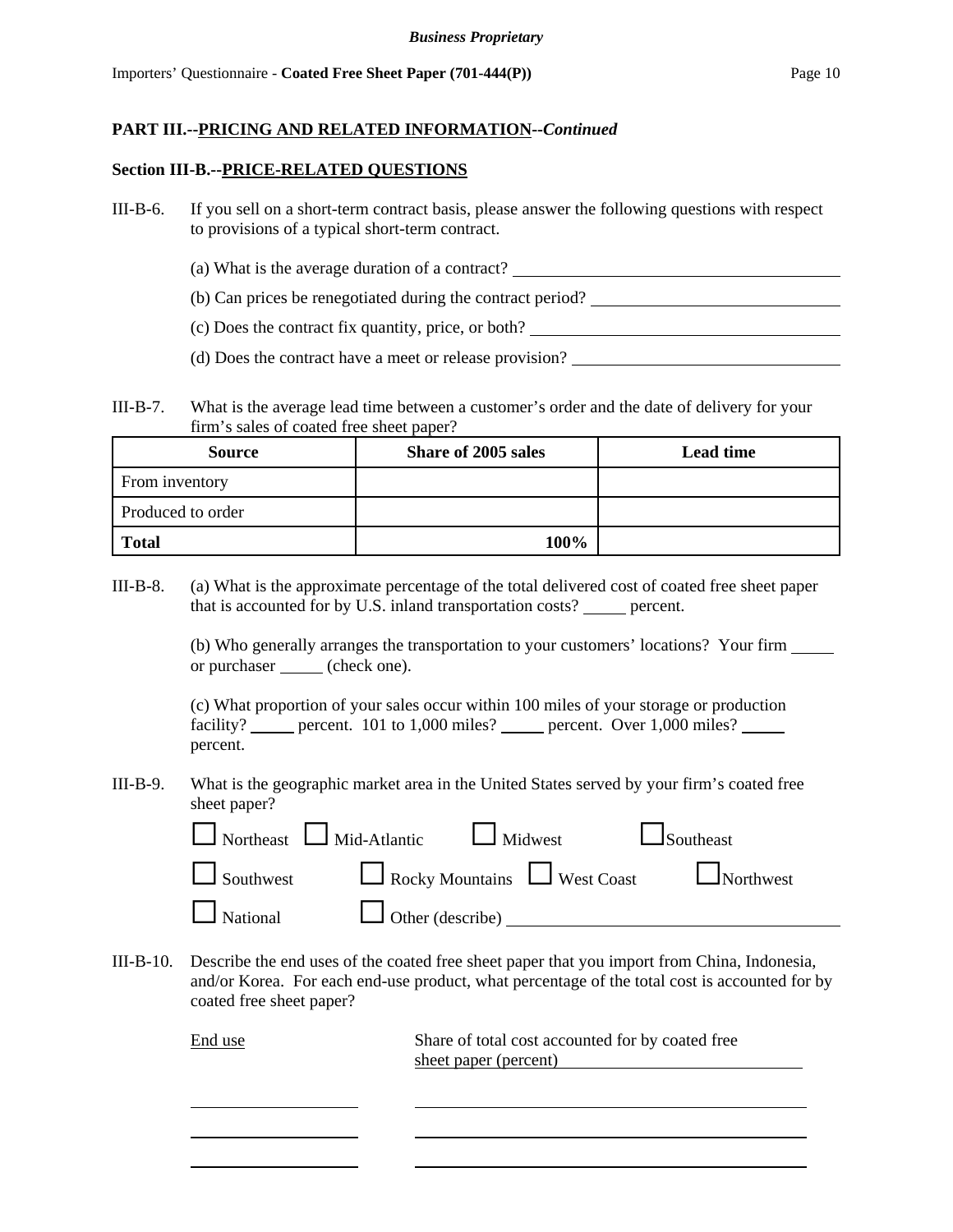## **Section III-B.--PRICE-RELATED QUESTIONS--***Continued*

| $III-B-11.$ | (a) Please list in order of importance any products that may be substituted for coated free sheet<br>paper. |                                                                |                   |  |                                                                                                                                                                                                                                                                                                                                                  |  |
|-------------|-------------------------------------------------------------------------------------------------------------|----------------------------------------------------------------|-------------------|--|--------------------------------------------------------------------------------------------------------------------------------------------------------------------------------------------------------------------------------------------------------------------------------------------------------------------------------------------------|--|
|             |                                                                                                             |                                                                |                   |  |                                                                                                                                                                                                                                                                                                                                                  |  |
|             | which they are substitutes.                                                                                 |                                                                |                   |  | (b) For each possible substitute product, please give examples of applications and end uses for                                                                                                                                                                                                                                                  |  |
|             | $\ln$                                                                                                       |                                                                |                   |  | (c) Have changes in the prices of these products affected the price for coated free sheet paper?<br>Yes-To what degree do changes in their prices affect the price for coated<br>free sheet paper? Does this effect have a time lag? If so, how long is the time<br>lag for each substitute product? Does this vary by type of coated free sheet |  |
|             |                                                                                                             | paper or final end use?                                        |                   |  |                                                                                                                                                                                                                                                                                                                                                  |  |
|             |                                                                                                             |                                                                |                   |  |                                                                                                                                                                                                                                                                                                                                                  |  |
| $III-B-12.$ | in demand?<br>Increased                                                                                     |                                                                | $\vert$ Unchanged |  | How has the demand within the United States (and outside the United States if known) for<br>coated free sheet paper changed since January 1, 2003? What principal factors affect changes<br>Decreased                                                                                                                                            |  |
|             |                                                                                                             |                                                                |                   |  |                                                                                                                                                                                                                                                                                                                                                  |  |
| $III-B-13.$ | paper since January 1, 2003?                                                                                |                                                                |                   |  | Have there been any significant changes in the product range or marketing of coated free sheet                                                                                                                                                                                                                                                   |  |
|             | N <sub>o</sub>                                                                                              | Yes--Please describe.                                          |                   |  |                                                                                                                                                                                                                                                                                                                                                  |  |
|             |                                                                                                             |                                                                |                   |  |                                                                                                                                                                                                                                                                                                                                                  |  |
|             |                                                                                                             |                                                                |                   |  |                                                                                                                                                                                                                                                                                                                                                  |  |
| III-B-14.   |                                                                                                             | Does your firm sell coated free sheet paper over the internet? |                   |  |                                                                                                                                                                                                                                                                                                                                                  |  |
|             | N <sub>o</sub>                                                                                              |                                                                |                   |  | Yes-Please describe, noting the estimated percentage of your firm's total<br>sales of coated free sheet paper in 2005 accounted for by internet sales.                                                                                                                                                                                           |  |
|             |                                                                                                             |                                                                |                   |  |                                                                                                                                                                                                                                                                                                                                                  |  |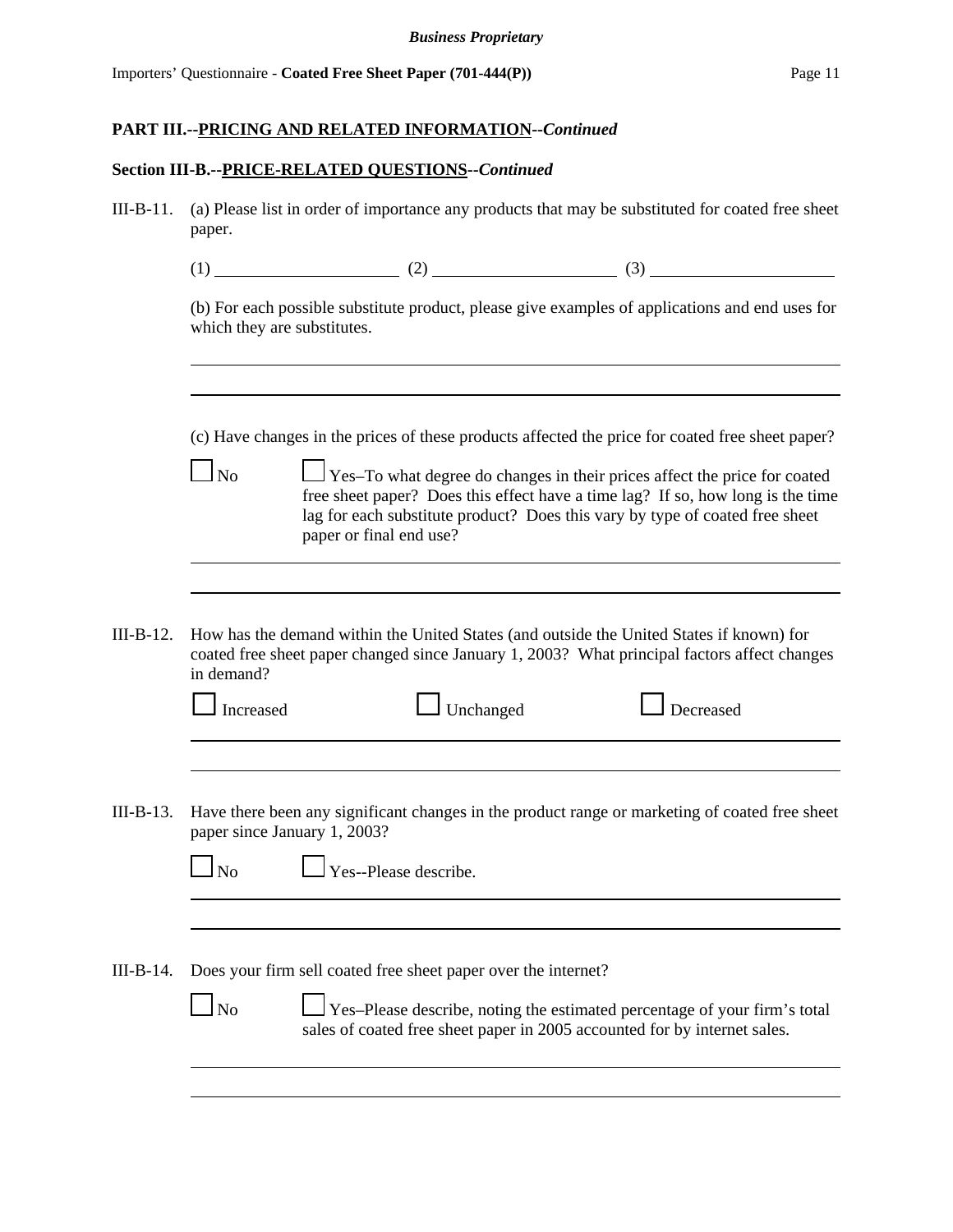## **Section III-B.--PRICE-RELATED QUESTIONS--***Continued*

III-B-15. Is coated free sheet paper produced in the United States and in other countries interchangeable (i.e., can they physically be used in the same applications)? Please indicate below, using "A" to indicate that the products from a specified country-pair are *always* interchangeable, "F" to indicate that the products are *frequently* interchangeable,"S" to indicate that the products are *sometimes* interchangeable,"N" to indicate that the products are *never* interchangeable, and "0" to indicate *no familiarity* with products from a specified country-pair.<sup>1</sup>

| <b>Country-pair</b>  | <b>United States</b> | China | <b>Indonesia</b> | Korea | Other<br>countries |
|----------------------|----------------------|-------|------------------|-------|--------------------|
| <b>United States</b> |                      |       |                  |       |                    |
| China                |                      |       |                  |       |                    |
| Indonesia            |                      |       |                  |       |                    |
| Korea                |                      |       |                  |       |                    |

 <sup>1</sup> For any country-pair producing coated free sheet paper which is *sometimes or never* interchangeable, please explain the factors that limit or preclude interchangeable use: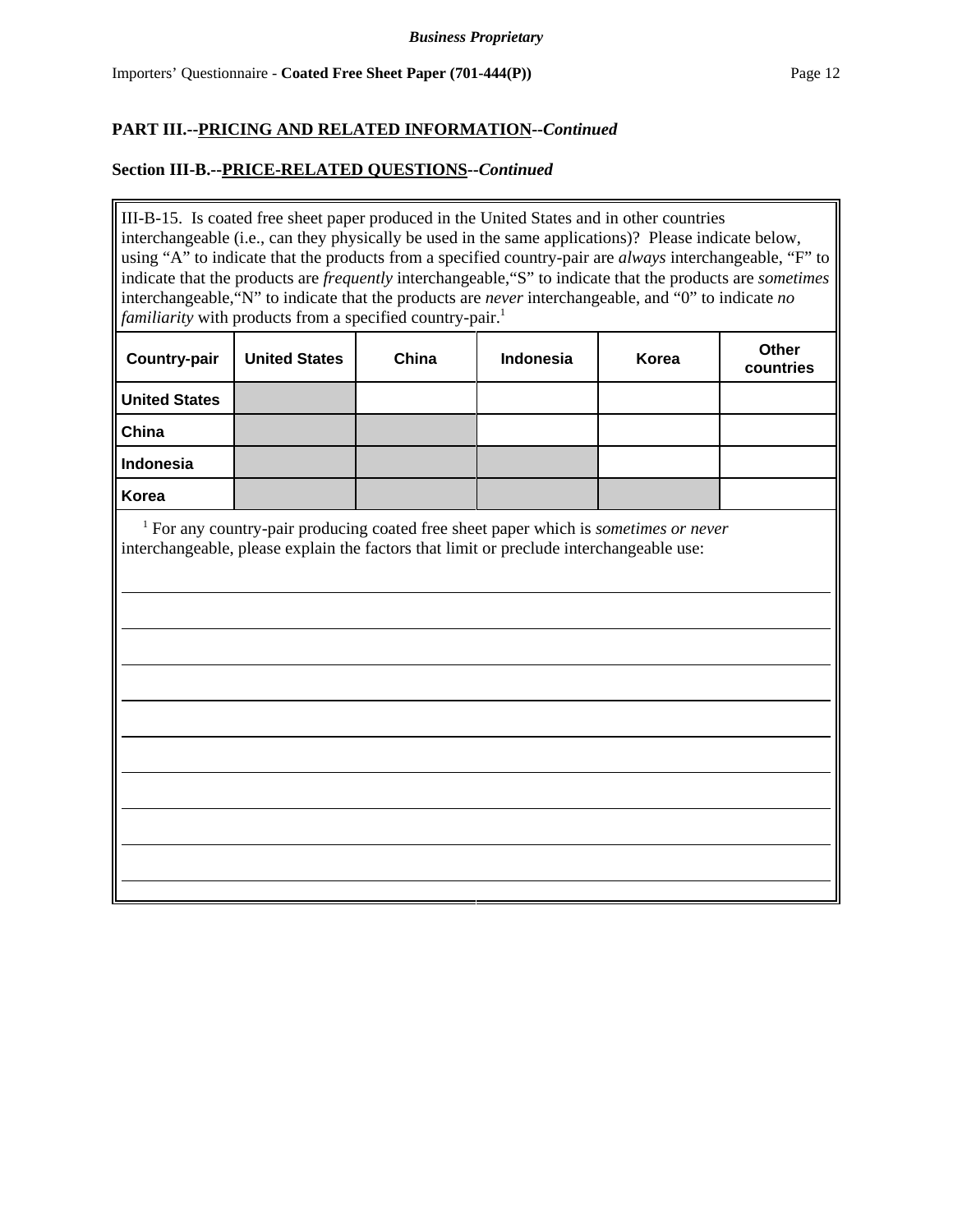## **Section III-B.--PRICE-RELATED QUESTIONS--***Continued*

III-B-16. Are differences other than price (i.e., quality, availability, transportation network, product range, technical support, etc.) between coated free sheet paper produced in the United States and in other countries a significant factor in your firm's sales of the products? Please indicate below, using "A" to indicate that such differences are *always* significant, "F" to indicate that such differences are *frequently* significant,"S" to indicate that such differences are *sometimes* significant,"N" to indicate that such differences are *never* significant, and "0" to indicate *no familiarity* with products from a specified country-pair.<sup>1</sup>

| <b>Country-pair</b>  | <b>United States</b> | China | Indonesia | Korea | Other<br>countries |
|----------------------|----------------------|-------|-----------|-------|--------------------|
| <b>United States</b> |                      |       |           |       |                    |
| China                |                      |       |           |       |                    |
| Indonesia            |                      |       |           |       |                    |
| Korea                |                      |       |           |       |                    |

<sup>1</sup> For any country-pair for which factors other than price *always or frequently* are a significant factor in your firm's sales of coated free sheet paper, identify the country-pair and report the advantages or disadvantages imparted by such factors: